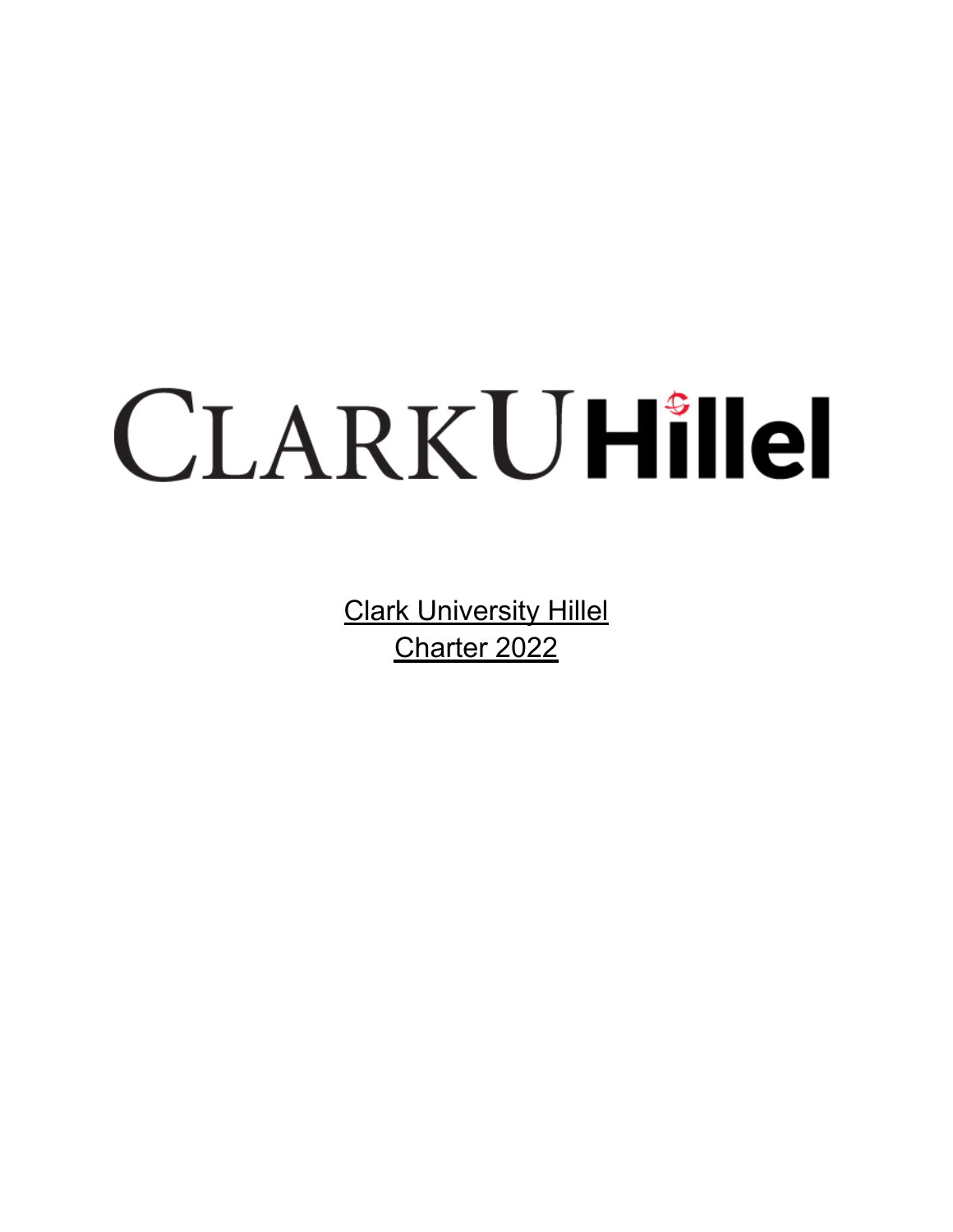## **Article I - Name**

The name of this organization shall be Clark University Hillel, henceforth referred to as Hillel. Other names used are ClarkU Hillel.

## **Article II - Organization Purpose**

Hillel's mission is to enrich the lives of Jewish students so that they may enrich the Jewish people and the world. Hillel assists students as they explore and define their Jewish identities to become inspired and effective leaders around the world. We welcome all students, from all backgrounds and walks of life, to join us.

# **Article III - Membership**

#### Section 1: Requirements

*(A)* All members must be currently enrolled full-time undergraduate students who have paid their student activity fees.

*(B)* All members must be in good academic and social standing with the university. Members cannot be on academic probation nor have had any disciplinary action taken against them by the administration.

*(C)* No hazing or discrimination will be used as a condition of membership in this organization.

*(D)* This organization agrees to adhere to the University non-discrimination statement: It is the policy of Clark University that each individual regardless of race, color, sex, sexual orientation, religion, national origin, age as defined by law, disability, or veteran status, shall have equal opportunity in education, employment, or services of Clark University.

*(E)* General or active membership is defined as all those students who have met the above prerequisites and who have attended at least three events and/or meetings per semester.

§*1:* An event is defined as a Hillel-sponsored gathering where at least three (3) people are in attendance, with at least one of them being a member of the Executive Board. An event must be logged into HEART (Hillel Engagement And Retention Tracker) to fully count.

§*2:* A meeting is defined as either an Executive Board meeting, a Coordination Council meeting, or another meeting with at least three (3) people in attendance. One-on-one meetings do not count for this purpose. A meeting must be logged into HEART to fully count.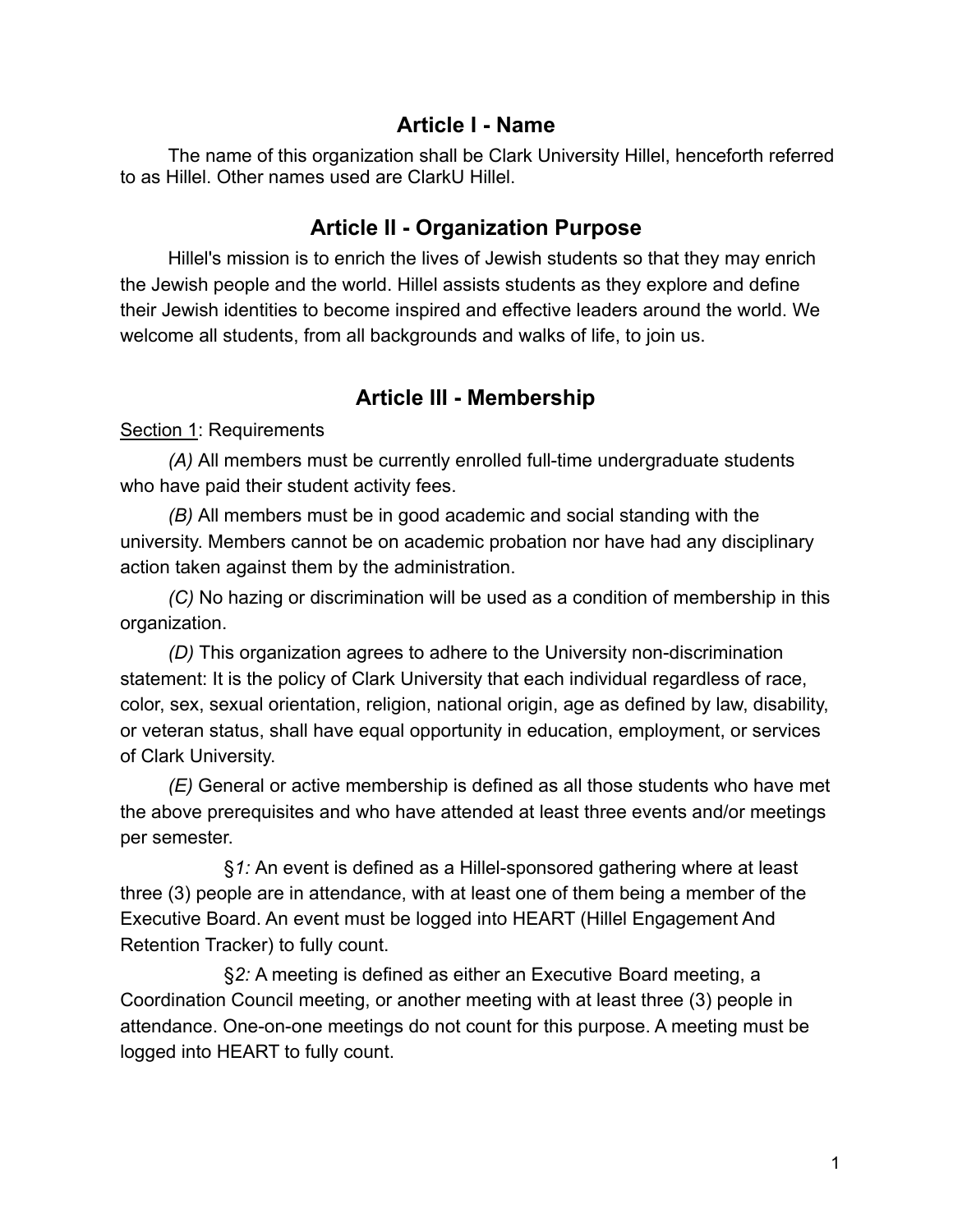#### Section 2: Revocation of Membership

*(A)* Students cannot be removed from organizations without first consulting with the Office of Student Leadership and Programming. If it has been determined that a member is eligible for removal, they must follow the club's guidelines below.

*(B)* The University reserves the right to remove members from an organization based on outcomes from either the Title IX or student conduct processes.

*(C)* Membership may be revoked without mutual agreement for non-participation, misconduct, or violations of any provisions of the Charter. The member will be notified in writing of the possible revocation at least 72 hours prior to the vote and will be allowed to address the organization in order to relate to members any relevant defense prior to the voting for removal. Membership can only be revoked upon a 2/3 majority vote of eligible members. Revocation of membership will be valid for at least two semesters.

## Section 3: Appeal Process

*(A)* Any student whose membership is revoked will have seven (7) calendar days to appeal the revocation. The appeal must be submitted in writing to the Executive Board and Director, and must include any relevant information that has not already been presented. The Executive Board, along with the Director, will then render a decision at the next general body meeting or in seven (7) calendar days, whichever occurs first.

# **Article IV - Officers**

#### Section 1: Eligibility

*(A)* To run for the Executive Board, a general member must have attended at least ten events that semester, unless an exemption is granted by the legacy Executive Board or an appeal is approved.

*(B)* Officers must remain in good academic standing and in satisfactory disciplinary status as determined by the Dean of Students Office.

*(C)* Elections for all positions on the Executive Board shall be held during November or December, before the winter break.

#### Section 2: Titles and Duties

The President shall*:*

*(A)* The President shall be the primary spokesperson for the organization and represent Hillel in all organizational matters, except financial, to the Student Council,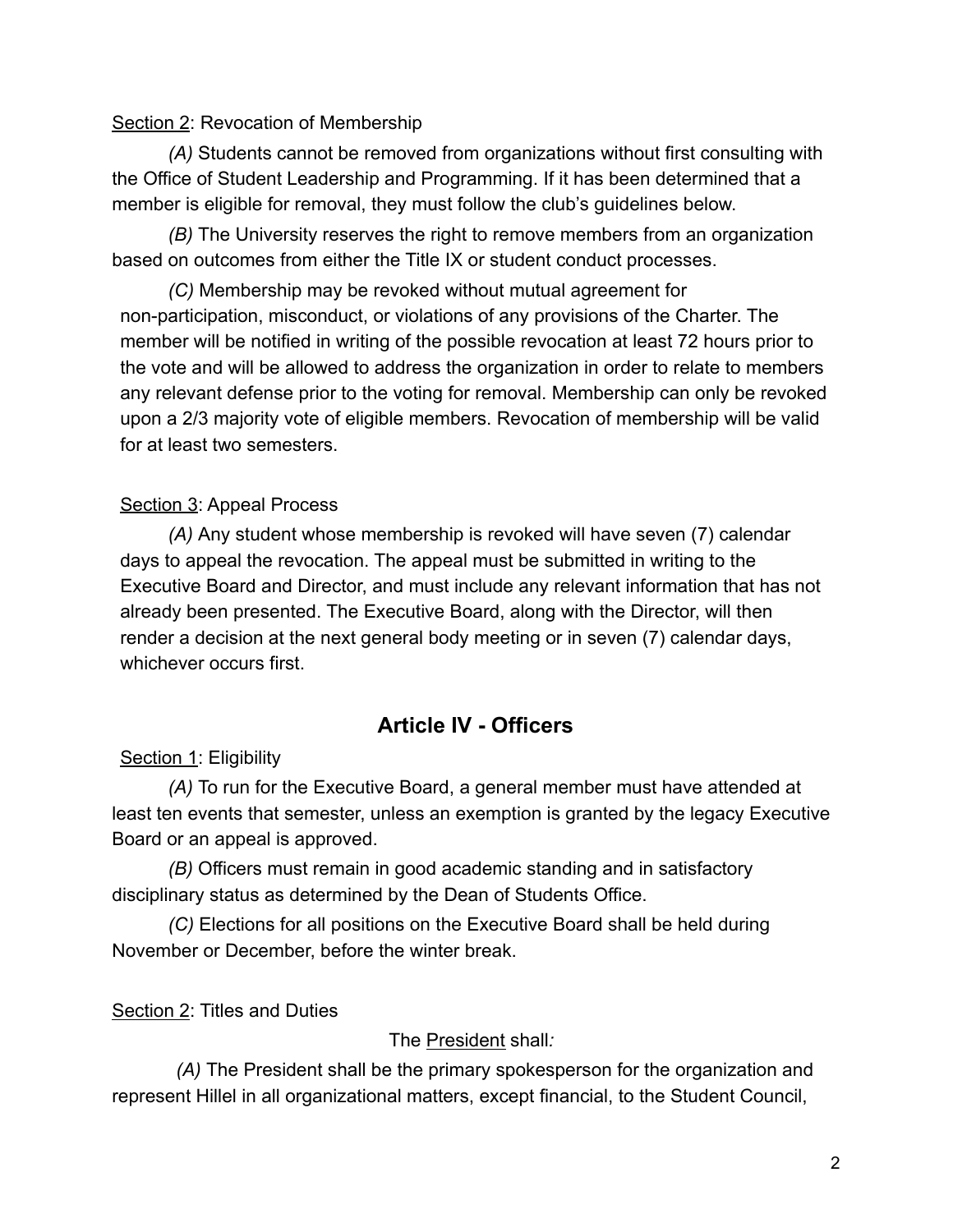including appearing as the signatory emails when they would like to do so.

*(B)* The President shall be responsible for the smooth administrative operation of the organization.

*(C)* The President shall be responsible for chairing Executive Board and Coordination Council meetings as well as proposing a draft agenda for each meeting in advance.

*(D)* The President, along with any member of the Executive Board, may nominate and accept appointed members to the Coordination Council.

*(E)* The President shall schedule a weekly check-in with the Hillel Director whilst classes are in session.

*(F)* The President is responsible for assisting in the transition between the outgoing Executive board and the newly elected Executive Board.

*(G)* The President is responsible for ensuring a Hillel presence at all Hillel events (including co-sponsored events), as well as the other Executive Board members.

§*1*: The President shall oversee the functioning of all club meetings and activities.

§*2*: The President shall hold regular check-in meetings with other Executive Board officers.

§*3*: The President shall work to maintain a partnership with the Clark and Worcester communities, our partner schools in the Higher Education Consortium of Central Massachusetts [HECCMA], the Hillel Council of New England [HCNE], and Hillel International.

The Executive Vice President shall:

*(A)* The Executive Vice President shall be responsible for the coordination and facilitation of the Coordination Council meetings, elections, and filling of Coordination Council vacancies.

*(B)* The Executive Vice President shall assume the role of chairperson for all Executive Board should conditions prevent the President from fulfilling such duties.

*(C)* In the event of incapacitation, ineligibility, or resignation of the President, the Executive Vice President shall immediately succeed to the office of President.

§*1:* Such succession shall continue until a new election for President can be held. Succession to the Office of the President shall not last longer than three school weeks.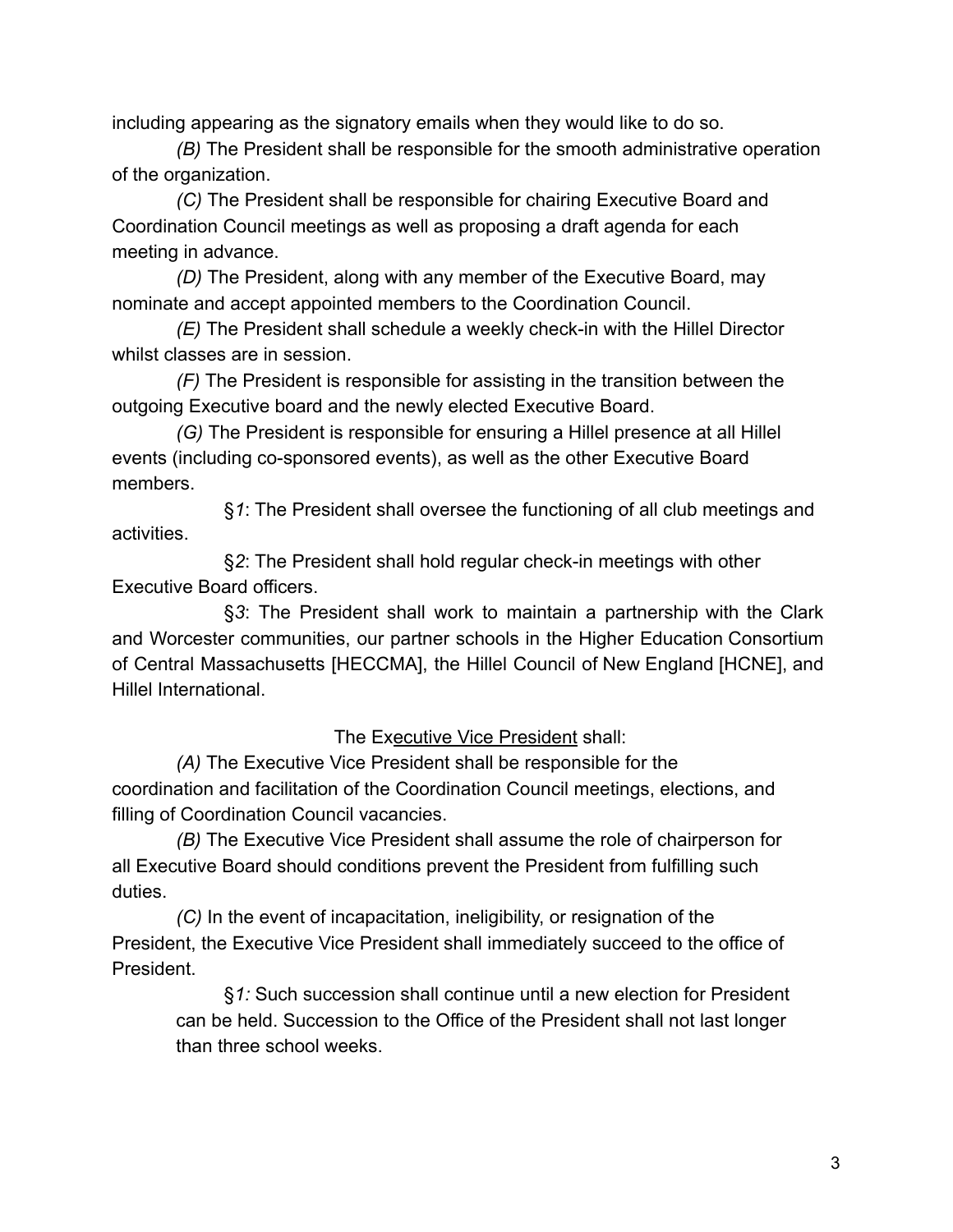*(D)* The Executive Vice President shall be responsible for Coordination Council-related programs and tasks, including and not necessarily limited to booking rooms and coordinating retreats.

*(E)* The Executive Vice President shall serve as the liaison to one (1) of the committees.

## The Vice President of Public Relations shall:

*(A)* The Vice President of Public Relations shall be in charge of ensuring quality in Hillel publicity, which shall include but not be limited to approving and creating the weekly calendar, flyers and banners, brochures and regalia.

*(B)* The Vice President of Public Relations shall be responsible for coordinating efforts to publicize Clark Hillel programs to people beyond the campus.

*(C)* The Vice President of Public Relations shall be responsible for:

- Approval of all flyers and banners in advance of use
- Monitoring for timely completion of event registration forms
- Monitoring for timely completion of program evaluation forms

*(D)* The Vice President of Public Relations shall be responsible for maintaining indexed archives of flyers, banners, event registration forms, and program evaluation forms.

*(E)* The Vice President of Public Relations shall serve as the liaison to one (1) of the committees.

*(F)* The Vice President of Public Relations shall oversee a Social Media and Publicity Team to

○ Increase the quality of social media presence

- Create and monitor social media posts
- Monitor and track online engagement
- Design event flyers

The Secretary shall:

*(A)* The Secretary shall take minutes at all Hillel Executive Board and Coordination Council meetings.

*(B)* The Secretary shall collect an electronic copy of meeting minutes and agendas from all committees.

*(C)* The Secretary shall be responsible for maintaining organizational minutes.

§*1*: At least one set of these records shall be kept electronically, and made available for review by members.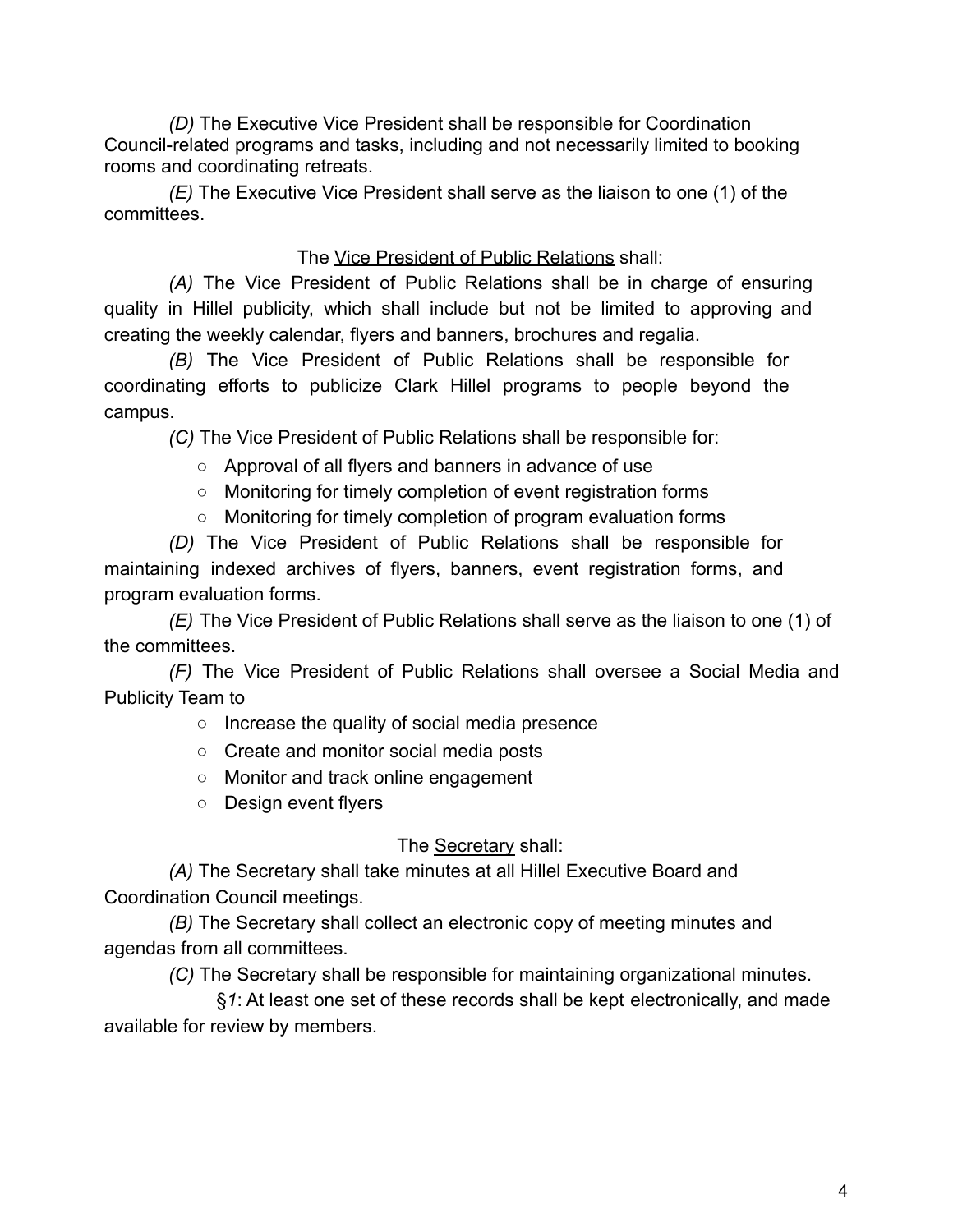*(D)* The Secretary shall ensure that emails have gone out to the Coordination Council for help with the running of events.

*(E)* The Secretary shall serve as the liaison to one (1) of the committees.

# The Treasurer shall:

*(A)* The Treasurer is responsible for all organizational finances pertaining to the Student Activities Fee, and any other money allocated toward Hillel from Clark Undergraduate Student Council.

*(B)* The Treasurer will be the primary designee to have access to review Clark Hillel funds.

*(C)* The Treasurer shall seek signing rights from CUSC for Hillel and shall represent Hillel if necessary, to the Clark Undergraduate Student Council on all financial matters.

*(D)* The Treasurer shall maintain records of all funds. A report will be issued every month and upon request to the Executive Board.

*(E)* The Treasurer shall prepare a proposed budget to be approved by both the Executive Board and Coordination Council before submission to Clark Undergraduate Student Council.

*(F)* The Treasurer is responsible for proposing to the Executive Board committee in a timely manner committee programming budgets and any requests for additional funds.

*(G)* The Treasurer shall coordinate with the Director on all financial matters.

*(H)* The Treasurer shall serve as the liaison to one (1) of the committees.

# The Member-Engagement Representative shall:

*(A)* The Member-Engagement Representative shall not be elected, unlike other Executive Board positions, and shall be appointed by a majority vote of the Coordination Council. This person must be in good standing with Hillel and the greater Clark community, have been a member of the Coordination Council for at least one (1) semester, and submit a written statement on why they believe they would be best for the position.

*(B)* The Member-Engagement Representative between Hillel members, and be responsible for the organization's Hillel Engagement and Relationship Tracker.

*(C)* The Member-Engagement Representative will utilize our attendance system to gauge students' involvement with all relevant social activities/high-impact events/Jewish learning/other categories.

*(D)* The Member-Engagement Representative shall check-in with the President and the Director at least once every two weeks to discuss member engagement.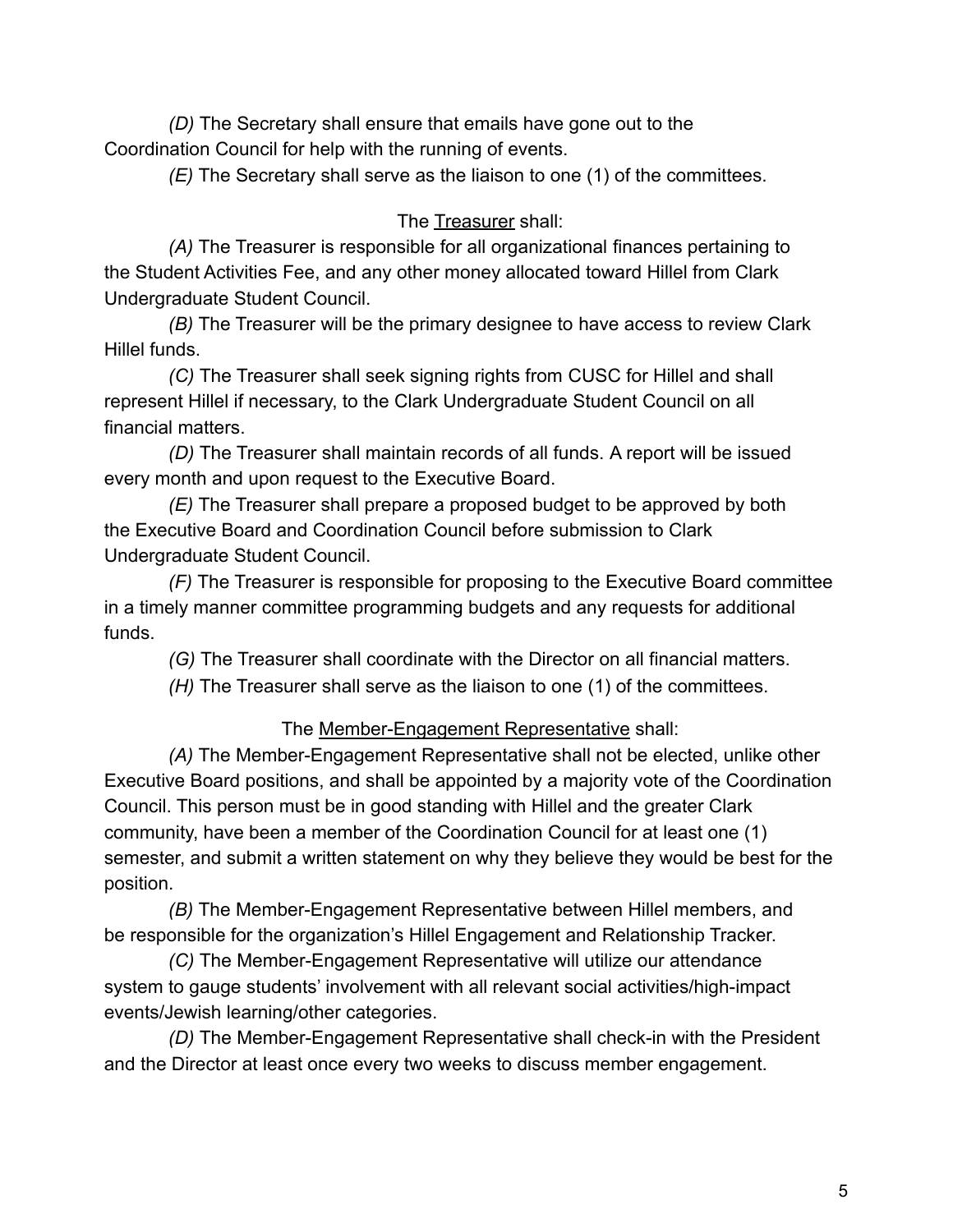# **Article V - Selection of Officers**

Section 1: Eligibility to Vote

*(A)* A voting member is defined as anyone who has met the prerequisites of the general membership.

*(B)* A voting member must be registered with Hillel on Clark Engage to vote in the election. All students enrolled with the University should have access to Engage.

Section 2: Nomination Process

*(A)* Nominations must be received in writing at least three days prior to the election.

*(B)* Each nominated candidate for a position may submit a written statement of a maximum one-page length to be distributed to all eligible voters.

#### Section 3: Election Process

*(A)* Elections shall be either by using secret paper ballots or electronically.

*(B)* Write-in votes for eligible candidates are permitted.

*(C)* The election is by plurality vote.

*(D)* In addition, the membership list including names and email addresses where we have them shall be made available to all nominated candidates for use in voter outreach.

*(E)* Voting will be permitted for one day for at least five hours that day at a convenient, publicly accessible location or online.

*(F)* Hillel staff shall assist with Executive Board elections.

*(G)* During elections, a position is vacant if no candidate for that position receives at least five votes.

*(H)* Candidates can only actively campaign for one position. If a person serving as co-chair of a standing committee is elected to a position on the Executive Board, she or he must step down from the co-chair position before assuming the Executive Board position.

*(I)* In the event of a tie the Coordination Council shall, by using secret paper ballots or electronically, vote to decide the election with only those candidates tied for election eligible to receive votes.

Section 4: Term of Office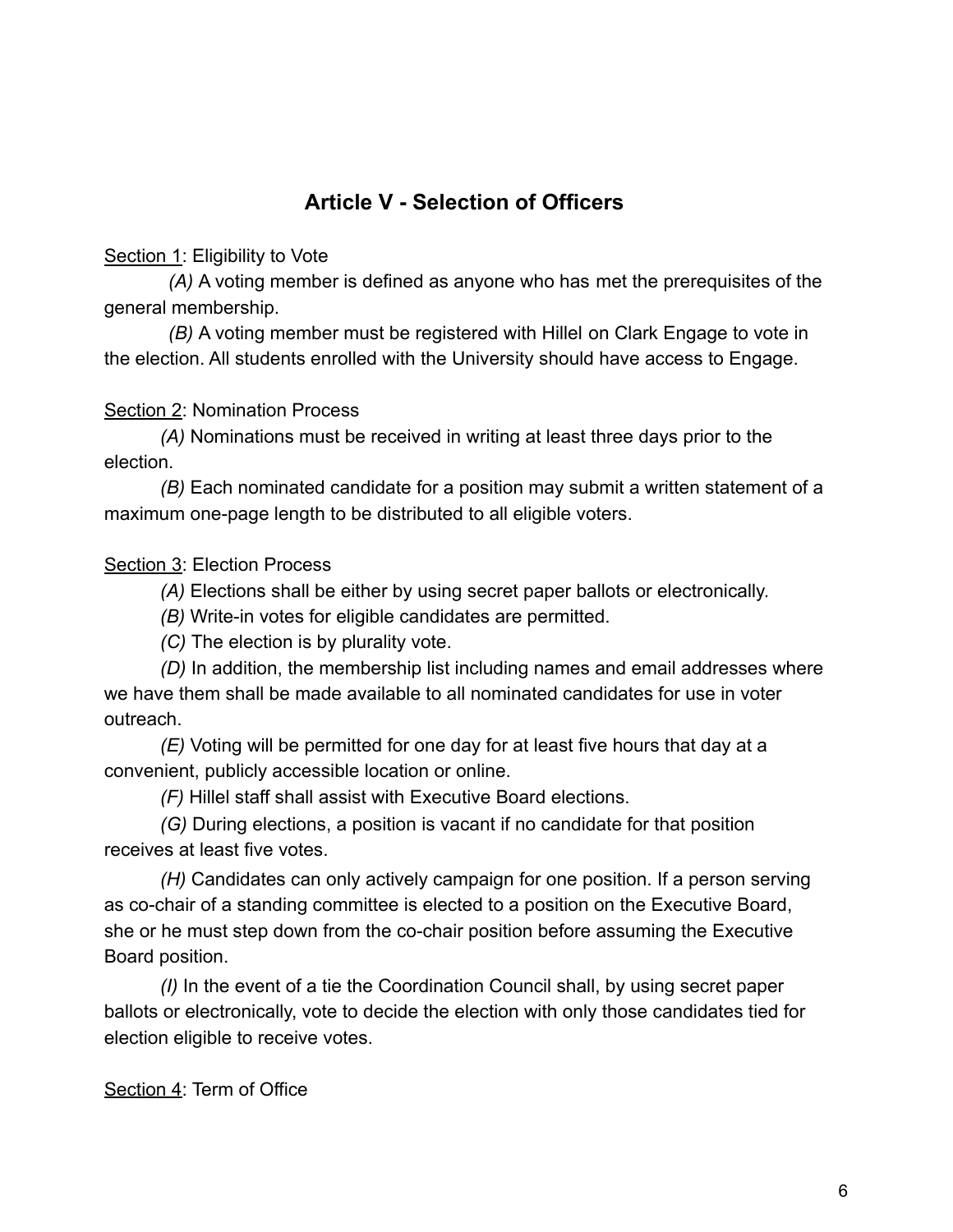*(A)* The Executive Board term begins on January 1st and ends on December 31st.

*(B)* Officers may be re-elected for a second term.

## **Article VI - Officer Vacancies**

#### Section 1: Removal of Officers

*(A)* Any Executive Board member who is not fulfilling the duties of office as described in this charter, or who is acting in a manner detrimental to Clark Hillel in any way, shall, by two-thirds vote of the Executive Board, be removed from office only after a discussion with the Hillel Director

*(B)* Any Executive Board Member who fails to attend two consecutive E-Board and/or Coordination Council meetings without notifying an Executive Board member shall be subjected to an automatic vote to be removed from the Executive Board.

*(C)* Before the vote, anyone who is opposed to the removal will be free to speak about the reasons why they feel that the individual deserves to remain on the board. If a simple majority of the Executive Board votes to remove this member or members, that person will be removed.

#### Section 2: Resignation of Officers

*(A)* In the event of the resignation of any officer, a letter must be submitted to the Executive Board and the Director at least seven (7) days prior to their exit. They must also meet with the Executive Board during the next meeting, or within the next seven (7) days, whichever is closer.

*(B)* The resigning officer must return any and all sensitive documents and items that are owned by Hillel within ten (10) days.

#### Section 3: Filling Vacant Officer Positions

*(A)* In the event of a vacancy on the Executive Board, the Hillel membership shall be notified by email prior to the filling of the vacancy. Any Hillel member is eligible to be nominated to fill such a vacancy. The Executive Board and Coordination Council shall vote to fill the vacancy within one month or as soon as possible by majority vote by secret written ballot or electronically. An elected Executive Board member takes office immediately upon announcement of the election results.

*(B)* In the case of a mid-year election for president due to a vacancy, a pair of students, as long as they are members of Clark Hillel, have the opportunity to run as co-presidents to fill the slot.

# **Article VII - Meetings**

Section 1: Rules and Regulations for the Executive Board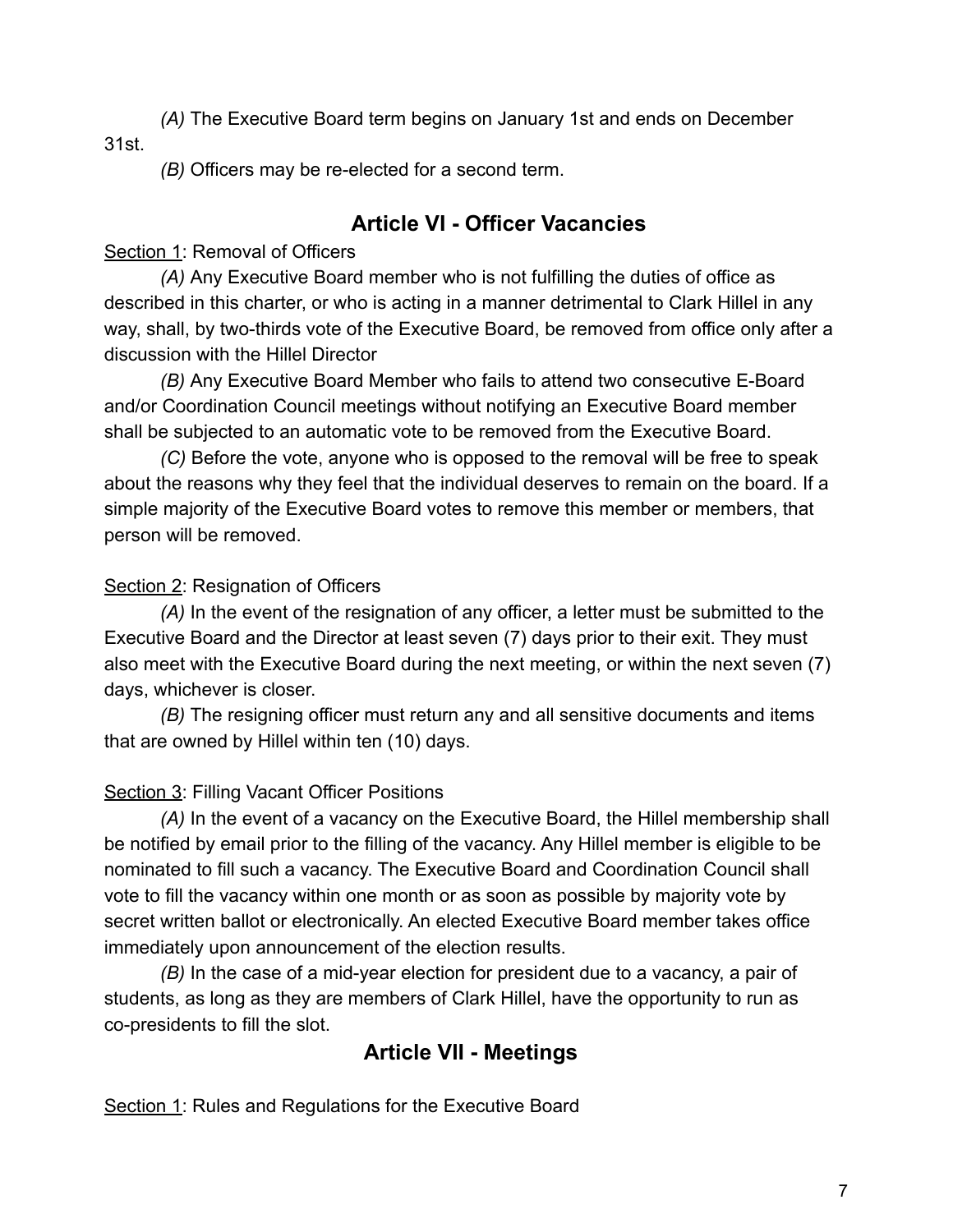*(A)* The Executive Board must hold weekly meetings when classes are in session. The President shall chair these meetings and a three-fifths quorum must be present to conduct any and all business. The Executive Board should strive to have the Director present at all meetings. All Executive Board meetings, and meeting minutes, shall be open. and time and place should be made available unless a vote of unanimity to hold a closed meeting should pass.

Section 2: Rules and Regulations for the Coordination Council

*(A)* The Coordination Council shall meet twice a month during any month where classes are in session for most of the month. The Coordination Council shall meet when convened by the President or by majority vote of the Executive Board or by petition of a majority of the members of the Coordination Council.

*(B)* For Coordination Council meetings, two-thirds of the members of the Coordination Council must be present and a majority of the Executive Board must be present to hold a Coordination Council meeting.

*(C)* Unless otherwise stated a simple majority, fifty percent plus one, is needed for a vote to pass at a Coordination Council Meeting.

# **Article VIII - Director**

Section 1: Director Responsibilities

*(A)* The Director shall be responsible for overseeing the strategic vision, financial management, fundraising, staff, operations, and quality programming for Hillel. They shall help the Executive Board in their duties and advise them.

*(B)* The Director does not have any voting rights within Hillel.

*(C)* The Director may not spend organization funds without the explicit approval from Hillel.

#### Section 2: Nomination and Role

*(A)* Hillel has a five-year renewable contract with the President of the University to have a Director instead of a faculty advisor. The Director is appointed by the Jewish Federation of Central Massachusetts after a vote from the Hillel Advisory Board. The final candidate is also approved by the CEO of Hillel International.

#### Section 3: Removal or Replacement

*(A)* The Director may be removed at any time at the discretion of the Jewish Federation of Central Massachusetts for any reason. Termination must first come from the Hillel Advisory Board after a consultation with Jewish Federation of Central Massachusetts' HR attorney.